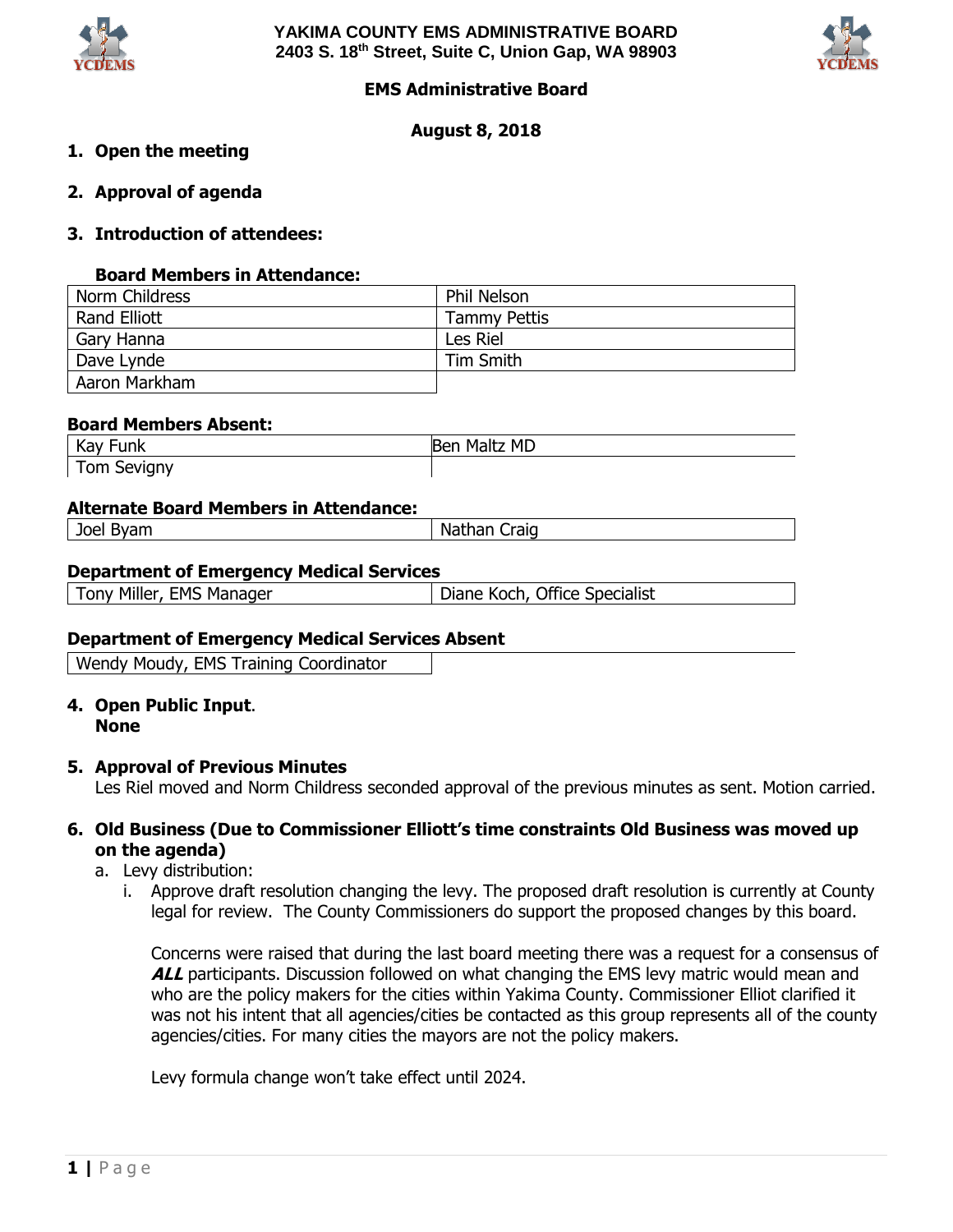



b. OEM/EMS Merge – Commissioner Rand Elliott

A brief history of what has happened when the directors have left OEM over the last few years. Commissioner Elliott is still recommending the merger of OEM and EMS. The OEM Board voted to support the merger. Requires support of this board too.

- i. Both organizations would be benefit by sharing salary costs. Director pay would be 70% from OEM, 30% EMS. The Mayors are in favor for efficiency. There has been great success in merging departments and directors.
- ii. Training Coordinator would take over some of director duties (includes pay increase). OEM will stay status quo.
- iii. Hire another full time person for EMS to be Training Coordinator Assistant and be an active instructor.

Discussion on savings to EMS office. The EMS office must keep a 60% operating fund and saving to run the county-wide EMS levy. One fire chief wants to reduce amount of levy the EMS office receives. Another fire chief pointed out that board would be penalizing the current director for good management practices. Two fire chiefs and one fire commissioner want to leave the current funding levels status quo until the next levy election in 2024.

Savings will be accounted for and if the EMS office has more than needed, the percentage of the levy would be reduced and it would automatically go back to the fire departments.

Discussion continued with the following points:

- i. Two boards act independently. If either board feels this is not working, then the departments may be separated again.
- ii. The county will no longer cover expenses for cities, and independent departments.

A call for a vote was made by Chief Smith and Commissioner Riel. The following motion was made by Chief Smith: Motion to endorse plan to combine the OEM and EMS offices and director positions with Tony Miller as the director of both departments, with the option to terminate if it is not working. Commissioner Phil Nelson seconded. Motion carried unanimously.

## **7. Reports from Committees and/or Agencies**

a. YCDEMS

EMT Course – there will be some changes to the upcoming course to ensure better pass rates. Discussion on why the State no longer has their own EMT exam and uses NREMT.

- Tests have to be validated.
- Several times State EMT test was compromised.
- Costs were \$50,000 \$75,000 to rewrite and validate a new exam.
- The State made the decision to go the NREMT exam.

Plans are being made so that the OTEP will cover the NREMT recertification requirements. This will allow those who would like to keep their NREMT certification an easy way to do it. NREMT is kept for those who may leave the State or wish to work on the large fires and/or disasters.

Representatives from this county have been attending State WAC meetings and have discussed this with the State representatives.

The Advanced First Aid has been discussed at the State level and it would be best to keep it out of WAC.

## **8. New Business**

a. Budget

The budget information from the County has not yet been received. A special meeting to review budget will be held once the information is available. Before the special meeting the proposed budget will be sent out for review.